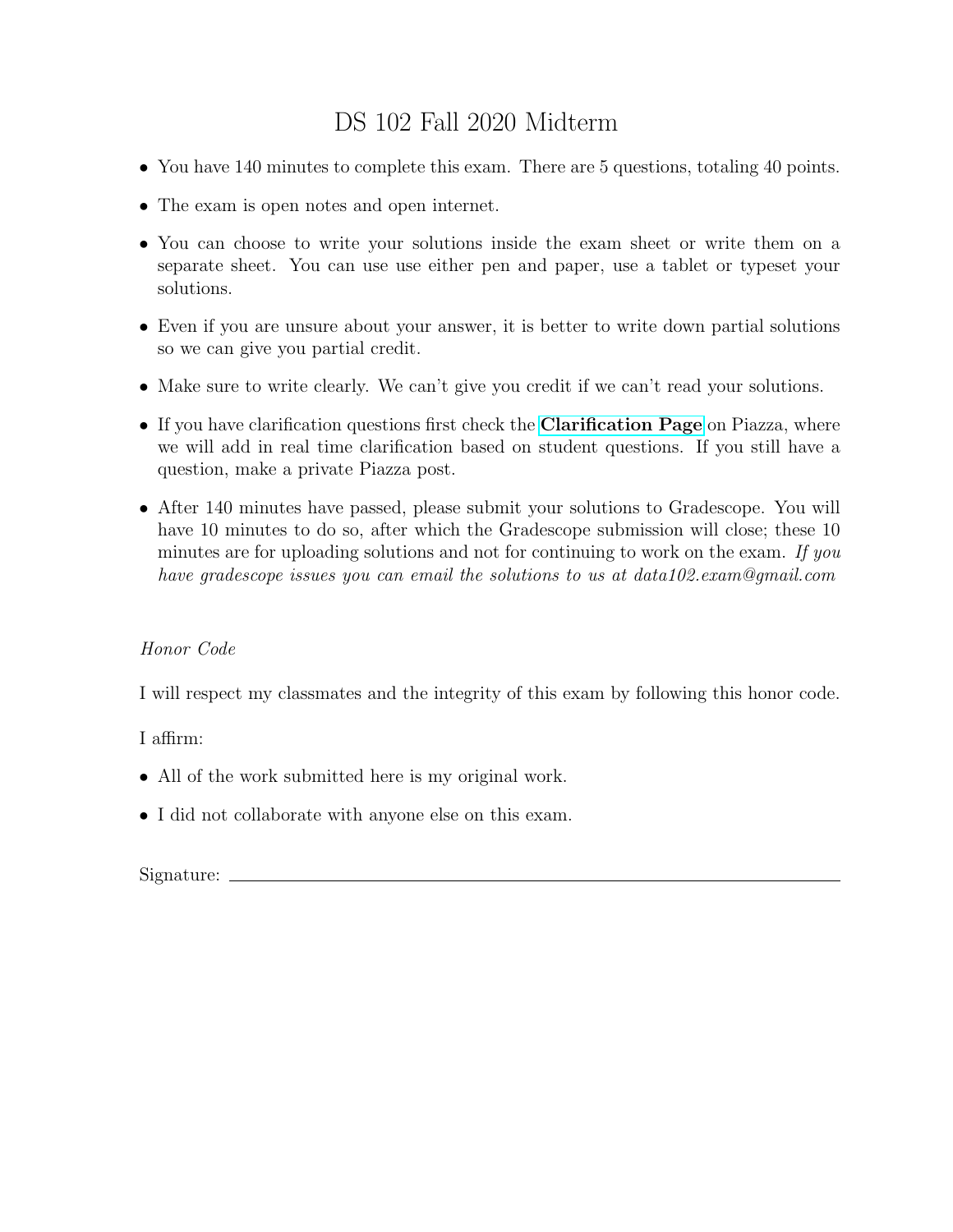- 1. (8 points) For each of the following, answer true or false. Circle T for true and F for false. You don't need to justify your answer.
	- (a) (1 point) ( $T / F$ ) In each iteration of the Metropolis-Hastings algorithm, the algorithm transitions from the current state to the proposed state with probability one.

Solution: False. In each iteration of the Metropolis-Hastings algorithm, the algorithm transitions from the current state to the proposed state with probability min $\{1, \frac{p(x^{new})}{p(x^{old})}\}$  $p(x^{old})$  $q(x^{old})|x^{new}$  $\frac{q(x^{\text{new}}) | x}{q(x^{\text{new}} | x^{\text{old}})}\}$ 

(b) (1 point) ( $T / F$ ) The family-wise error rate (FWER), i.e., the probability of making at least one false discovery, is at least as big as the false discovery rate  $(FDR): FWER > FDR.$ 

Solution: True. This statement is proven in discussion 3.

(c) (1 point) (T / F) The function  $f(x, \theta) = e^x \ln \theta + e^{3x} \theta^2 + e^x \sin(\theta)$  is a linear function of  $y = e^x$ .

**Solution: False.** Rewrite f in terms of y and  $\theta$ , we get:

$$
f(x, \theta) = f(y, \theta) = y \ln \theta + y^3 \theta^2 + y \sin(\theta)
$$

This is not linear in y because of the term  $y^3\theta^2$ .

(d) (1 point) ( T / F) Conditional on  $\theta$ , the credible interval of a parameter  $\theta$  must contain the true value  $\theta^*$ .

**Solution: False.** Conditional on  $\theta$ , the credible interval of a parameter  $\theta$  must contain the true value  $\theta^*$  with some probability p.

(e)  $(1 \text{ point})$   $(T / F)$  Suppose we have 10 data points whose true labels are all negatives (all 0s). If our model predicts 8 positives (1s) and 2 negatives (0s), then the False Discovery Proportion (FDP) of the 10 predictions is given by  $8/10 = 0.8$ .

Solution: False. FDP is a column-wise ratio as defined in lecture 2. The proportion computed in the problem is a row-wise ratio.

(f) (1 point) ( $T / F$ ) We can always use bootstrap to find an unbiased estimate of the median of a random variable  $X$ .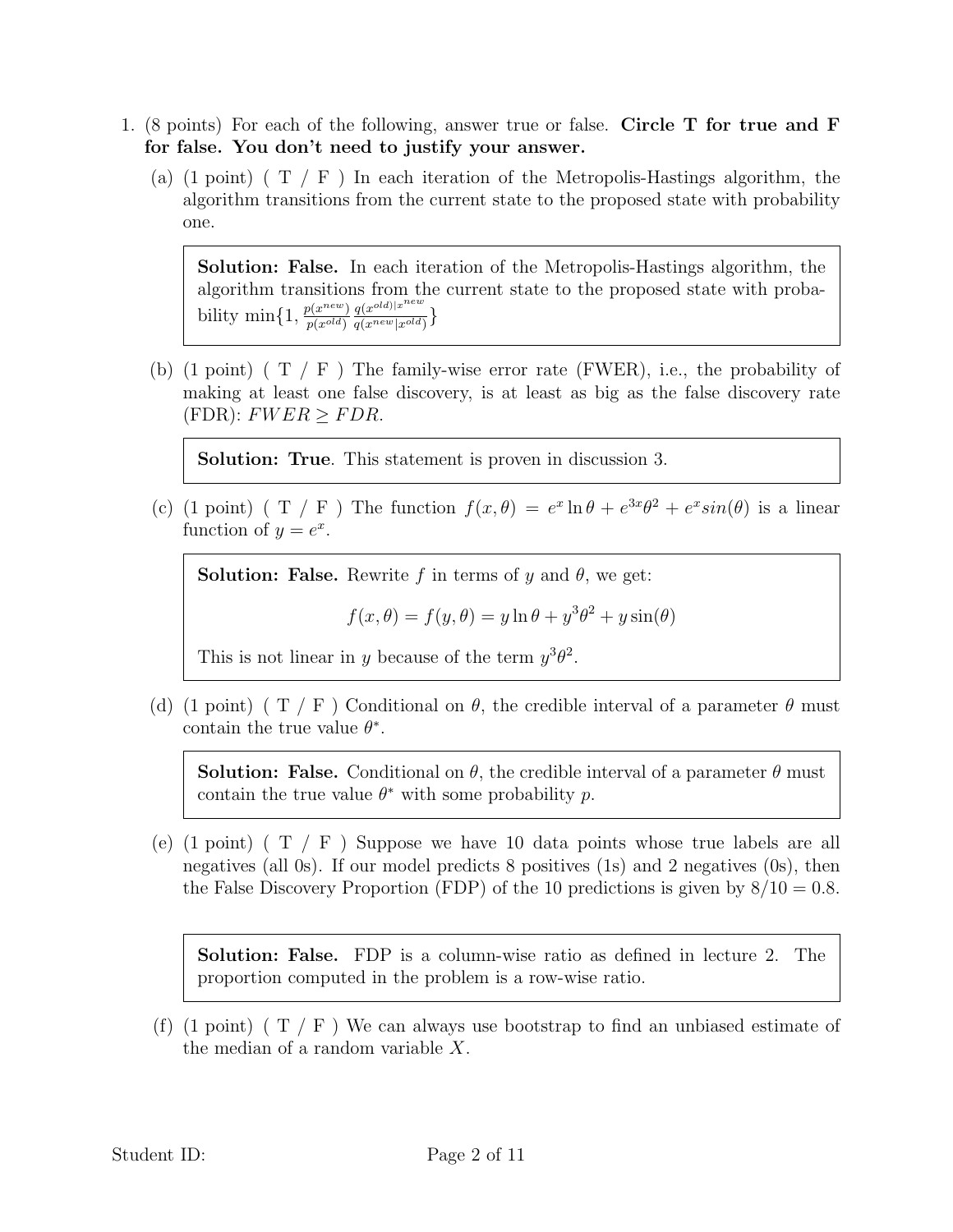**Solution: False.** When the distribution of  $X$  is highly skewed, the estimate may have very high bias.

(g) (1 point) ( T / F) Suppose  $X \sim \mathcal{N}(\mu, \sigma^2)$  for some unknown parameter  $\mu$  and we observe only one sample  $X_1$ . Then the MLE estimate of  $\mu$  is equal to  $X_1$ .

Solution: True.

$$
\hat{\mu}_{mle} = \arg \max_{\mu} \exp \left( -\frac{1}{2} \frac{(X_1 - \mu)^2}{\sigma^2} \right) = \arg \min_{\mu} \frac{1}{2} \frac{(X_1 - \mu)^2}{\sigma^2} = X_1
$$

(h) (1 point) ( T / F) The unconfoundedness assumption,  $Z_i \perp\!\!\!\perp (Y_i(0), Y_i(1)) | X_i$  is testable.

Solution: False. The unconfoundedness assumption in Causal Inference is not testable.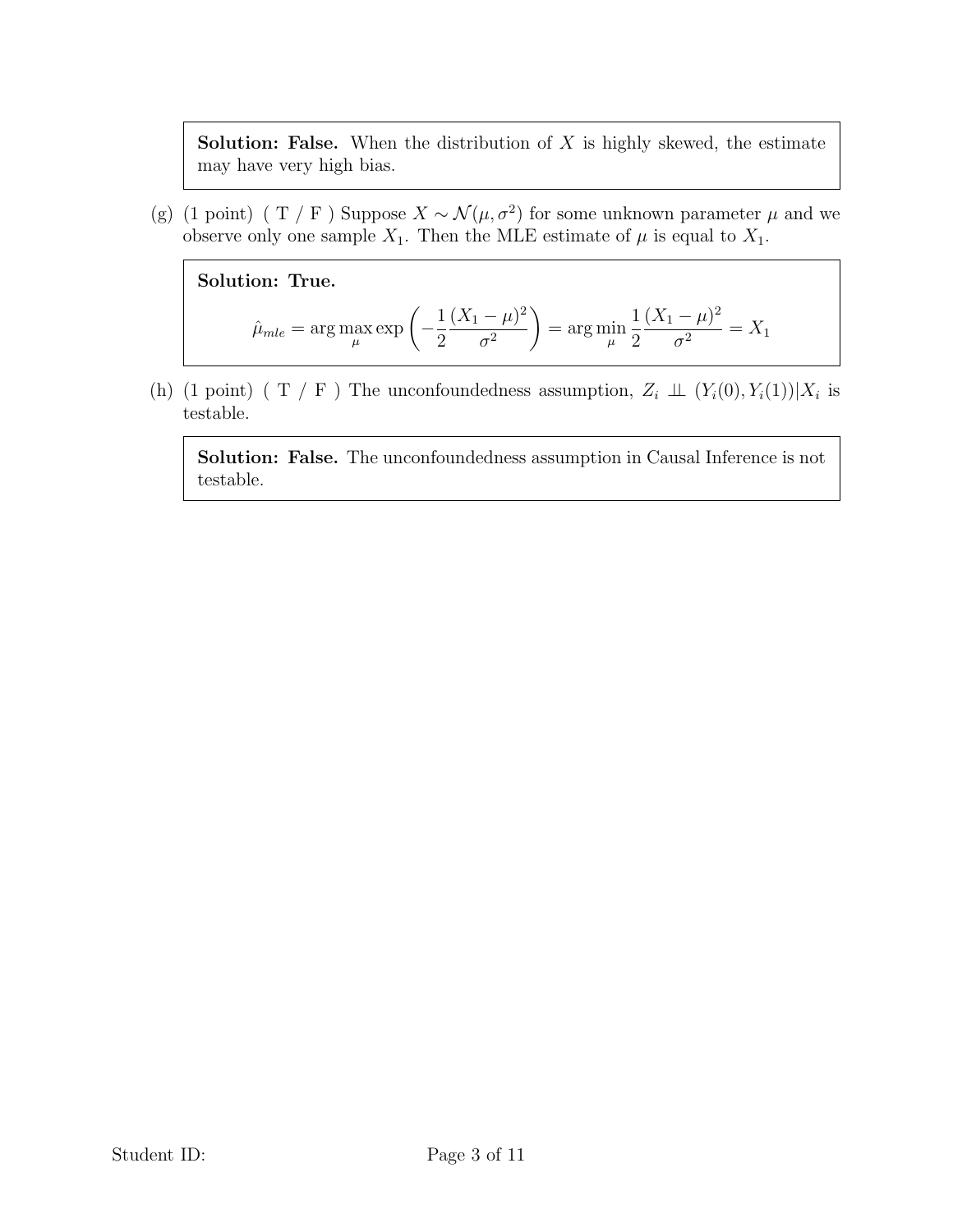- 2. (4 points) Suppose that a scientist conducts an experiment on rats to model the effect of certain drugs on weight loss. Assume that 24 rats (12 female, 12 male) are randomly selected to be administered one of three weight-loss drugs. We observe their weight loss at week one and week two, separately. We model the dependency between the variables in the following way: the weight loss at week one is affected by both the sex of rats and the choice of drugs, and the weight loss at week two is affected by the sex of rats, the choice of drugs, and the weight loss at week one.
	- (a) (2 points) Let the random variables  $S, D, W_1, W_2$  denote the sex of rats, choice of drugs, weight loss at week one, and weight loss at week two, respectively. We provide below an unfinished graphical model of the four random variables. Fill in the rest of the arrows to complete it.



(b) (2 points) With the above graphical model, write down the factorization of their joint density using the multiplication of (conditional) probabilities:

$$
p(S, D, W_1, W_2) =
$$

Solution: (a) See the above figure. (b)  $p(S, D, W_1, W_2) = p(S)p(D|S)p(W_1|S, D)p(W_2|S, D, W_1).$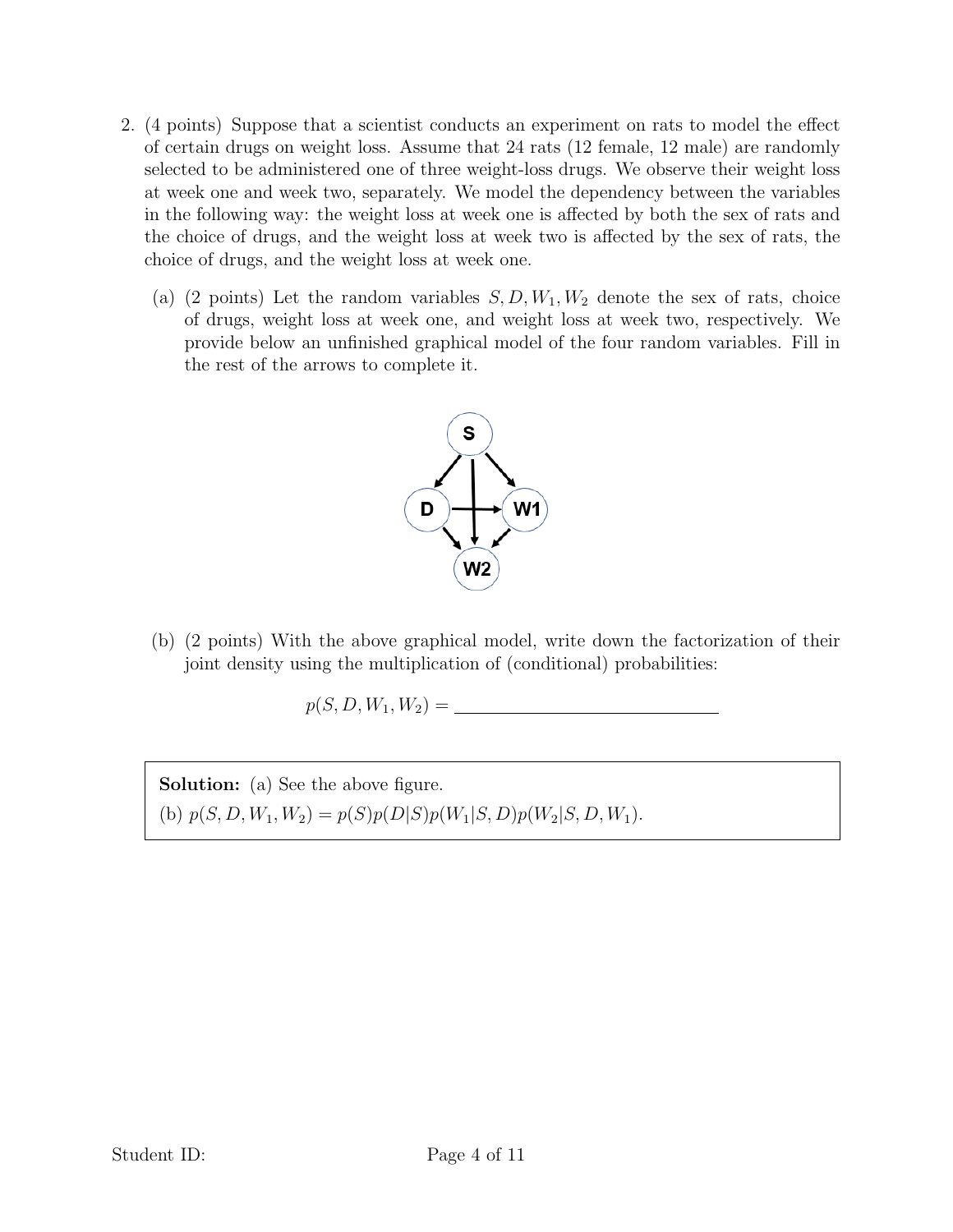# 3. (10 points) Causal Inference

Let's first consider a simple causal inference problem that begins with a data scientist announcing that they have discovered a correlation between shoe size and income.

(a) (2 points) What is a possible confounding variable that casts doubt on any assertion that this is a causal relationship? Explain why this confounder accounts for the correlation.

**Solution:** The confounder that I had in mind was age: children have a small shoe size and they also have a small income. Adults have a larger shoe size and a larger income. But presumably there are other reasonable confounders; indeed, anything that correlates with age, including years of education.

(b) (2 points) In a subsequent study, let's suppose that we observe that confounding variable as data and discretize it into two values. We then condition on those discrete values for a causal analysis. Does it make sense to additionally use the original, non-discretized variable as a covariate in a regression as part of our causal analysis? Why or why not?

Solution: Yes, it still makes sense in general. The discretization provides a partial ability for the observation of the confounder to render the treatment and the outcome conditionally independent. Regressing on the full variable potentially allows more unconfounding.

Now consider a general causal inference problem with a covariate  $X_i$ , where  $X_i$  takes on only two possible values, x and  $x'$ . Suppose that conditional on  $X_i$ , the treatment indicator  $Z_i$  is independent of the potential outcomes. Suppose that 100 experimental units have been sampled from a population, with 60 of them having covariate  $X_i = x$ and 40 having covariate  $X_i = x'$ . Outcomes  $Y_i$  are measured for each of these units.

(c) (2 points) Write down an estimator of the average treatment effect that is based on breaking the overall data into two subsets, one where the covariate is  $x$  and the other where the covariate is  $x'$ , and comparing average outcomes in the two cases. Your expression should use indicators and sums. Explain why your estimator is a reasonable estimator.

**Solution:** For each value of  $X_i \in \{x, x'\}$ , since treatment is independent of the potential outcomes, we can estimate the average treatment effect among units with that value of the covariate as a simple difference in means. For example, conditional on  $X_i = x$  a reasonable estimate of the average treatment effect is

$$
\hat{\tau}_x = \frac{1}{n_{x,1}} \sum_{i:X_i=x} Y_i Z_i - \frac{1}{n_{x,0}} \sum_{i:X_i=x} Y_i (1 - Z_i),
$$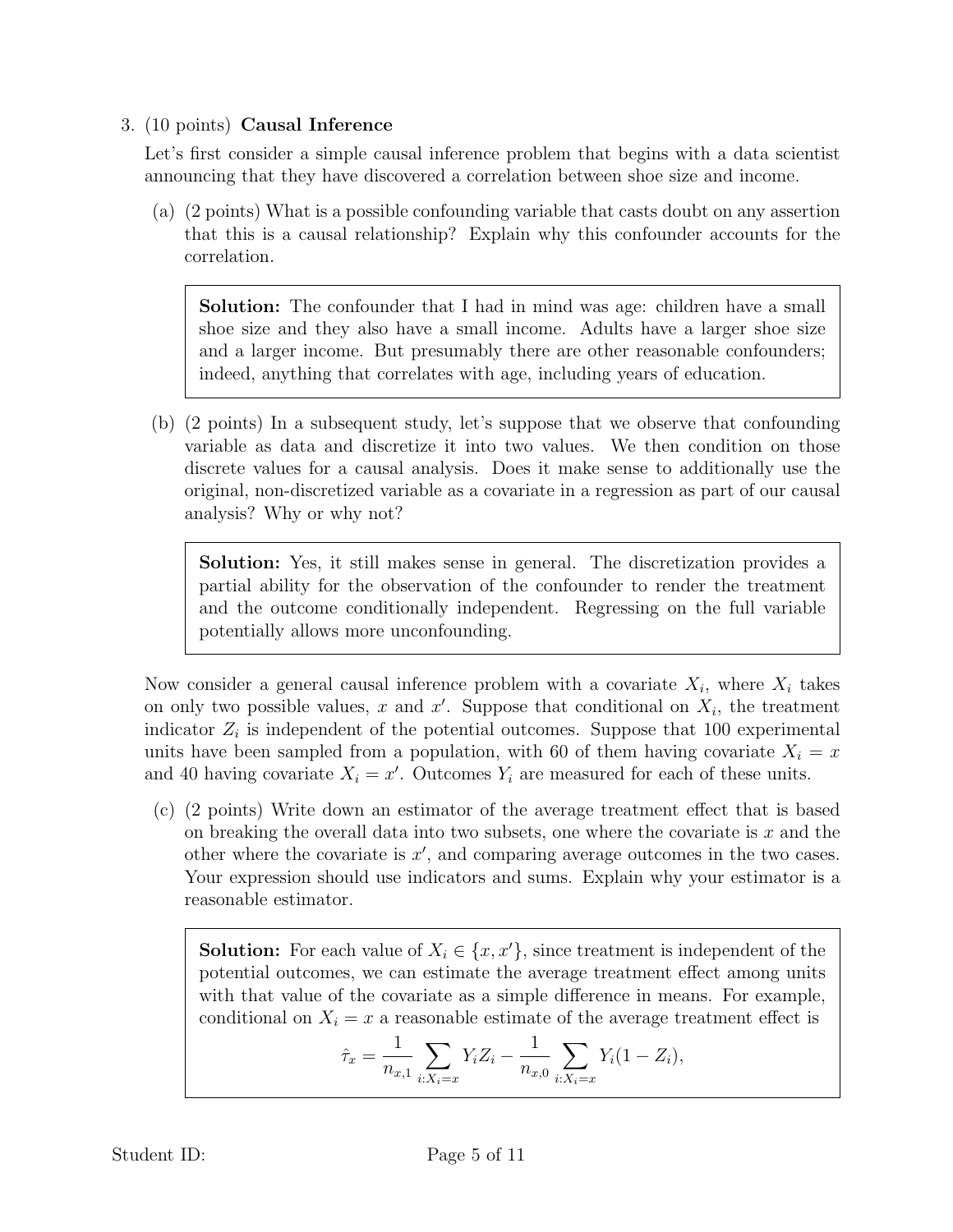where  $n_{x,b} = \sum_{i:X_i=x} 1\{Z_i = b\}$ . Then the overall estimate of average treatment effect should weight the conditional estimates by their relative likelihood:

$$
\hat{\tau} = \frac{60}{100}\hat{\tau}_x + \frac{40}{100}\hat{\tau}_{x'}
$$

(d) (2 points) Suppose that for both x and  $x'$ , we observe that  $1/5$  of the units are given the treatment and 4/5 are given the control. Propose an estimator of the propensity score.

**Solution:** Recall that the population propensity score is  $e(X) = \mathbb{P}(Z = 1 | X)$ . Since  $X$  only takes on two values, it's reasonable to use the empirical proportion of units receiving treatment within each group as an estimate of propensity score, i.e.

$$
\hat{e}(x) = \hat{e}(x') = 1/5.
$$

(e) (2 points) Given your estimator of the propensity score, write down the inverse weighted propensity score estimator of the average treatment effect, plugging in numerical values wherever you can.

Solution: The IPW estimator is

$$
\hat{\tau}^{IPW} = \frac{1}{100} \sum_{i=1}^{100} \frac{Z_i Y_i}{\hat{e}(X_i)} - \frac{(1 - Z_i)Y_i}{1 - \hat{e}(X_i)}
$$

$$
= \frac{1}{100} \sum_{i=1}^{100} \frac{Z_i Y_i}{1/5} - \frac{(1 - Z_i)Y_i}{4/5}
$$

(bonus) How does the estimator in (e) relate to your estimator in (c)?

Solution: Continuing from the last step in (e),  
\n
$$
\hat{\tau}^{IPW} = \frac{60}{100} \left( \frac{1}{60} \sum_{i:X_i=x} \frac{Z_i Y_i}{1/5} - \frac{(1-Z_i)Y_i}{4/5} \right)
$$
\n
$$
+ \frac{40}{100} \left( \frac{1}{40} \sum_{i:X_i=x'} \frac{Z_i Y_i}{1/5} - \frac{(1-Z_i)Y_i}{4/5} \right) = \frac{60}{100} \hat{\tau}_x + \frac{40}{100} \hat{\tau}_{x'} = \hat{\tau}
$$
\nso the estimators are the same

so the estimators are the same.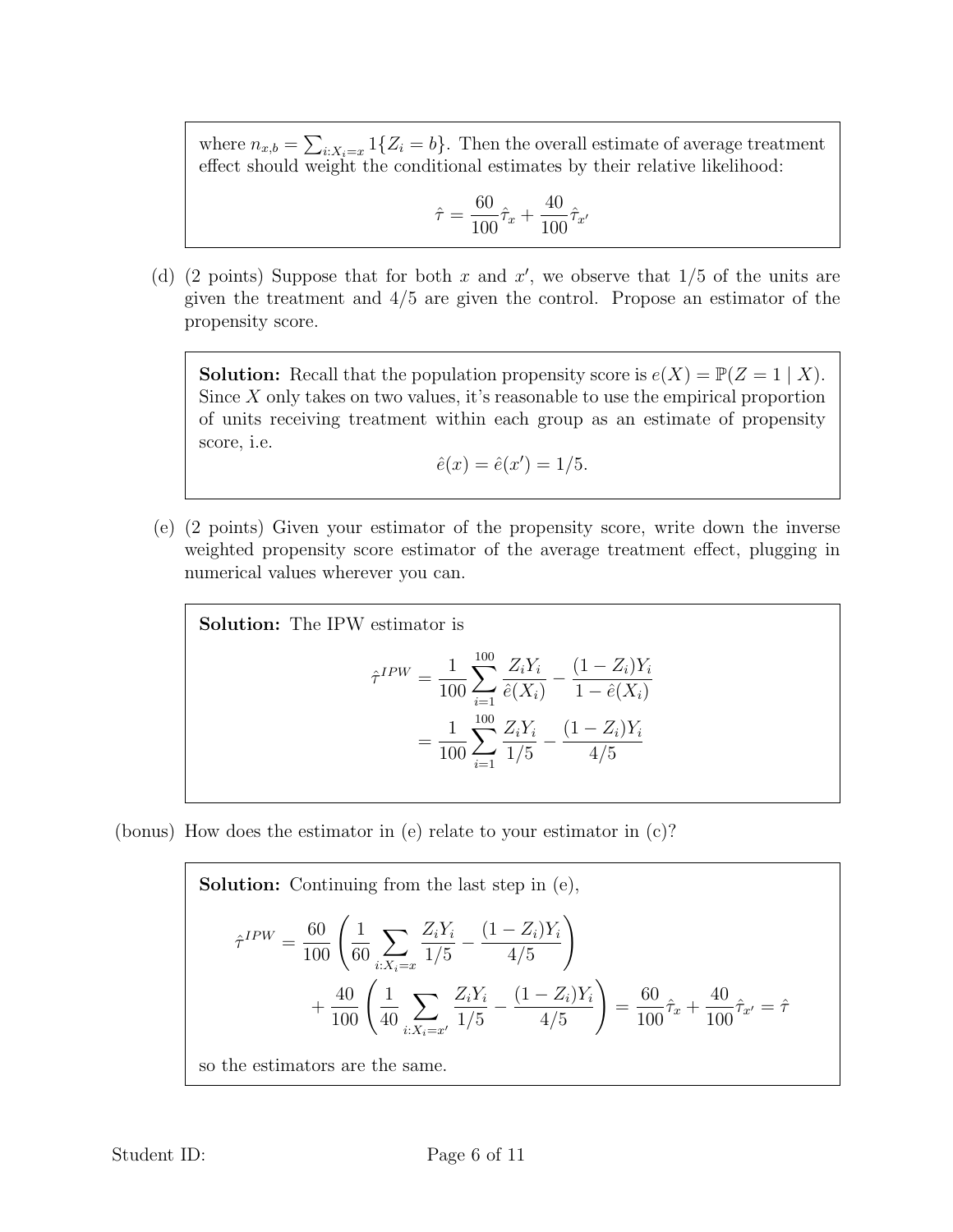- 4. (10 points) Hypothesis Testing and FDR control. Consider a random variable X that comes from either a  $\mathcal{N}(0,1)$  distribution or a  $\mathcal{N}(1,1)$  distribution. To decide which of the two possibilities is correct, we frame this problem in the context of hypothesis testing, with the null being  $H_0 : X \sim \mathcal{N}(0,1)$  and the alternative being  $H_A : X \sim$  $\mathcal{N}(1, 1).$ 
	- (a) (2 points) Suppose we have one observation,  $X_1 = 1$ . What is the p-value associated with this observation? Write your expression in terms of the cumulative distribution function for the standard normal distribution,  $\Phi(x)$ .

**Solution:** By definition, p-value of an observation x is equal to the probability of observing x or more extreme values under the null hypothesis. Therefore,

p-value = 
$$
\mathbb{P}(X \ge 1 | X \sim \mathcal{N}(0, 1)) = 1 - \Phi(1)
$$

(b) (3 points) Suppose we use the decision rule:

$$
\delta(p,\alpha) = \begin{cases}\n\text{reject null} & p \le \alpha \\
\text{accept null} & p > \alpha,\n\end{cases}
$$
\n(1)

where  $\alpha \in (0,1)$  is the significance level of the test. We have *n* independent observations  $X_1, X_2, ..., X_n$  and the corresponding n independent p-values  $p_1, ..., p_n$ . If in reality, all  $X_i$ 's are sampled from  $\mathcal{N}(0,1)$ , what is the probability that the FDP (False Discovery Proportion) is equal to 1? In other words, give an expression for  $\mathbb{P}(FDP = 1)$  in terms of  $\alpha$ .

**Solution:** From lecture and discussion, we know that p-value  $\sim Uniform(0, 1)$ under null distribution. By definition:

$$
FDP = \frac{\text{Number of False Discoversies}}{\text{Number of False Discoversies} + \text{Number of True Discoversies}}
$$

Since in reality, all  $X_i$ 's are sampled from the null distribution, all discoveries, if any, are False Discoveries. In other words, Number of True Discoveries should always be 0. Therefore,

$$
FDP = \frac{\text{Number of False Discoversies}}{\text{Number of False Discoversies}} = 1
$$

as long as we have at least one discovery. As a result:

$$
\mathbb{P}(FDP = 1) = \mathbb{P}(\text{at least 1 discovery})
$$
  
= 1 -  $\mathbb{P}(\text{no discoveries})$   
= 1 - (1 -  $\alpha$ )<sup>n</sup> (2)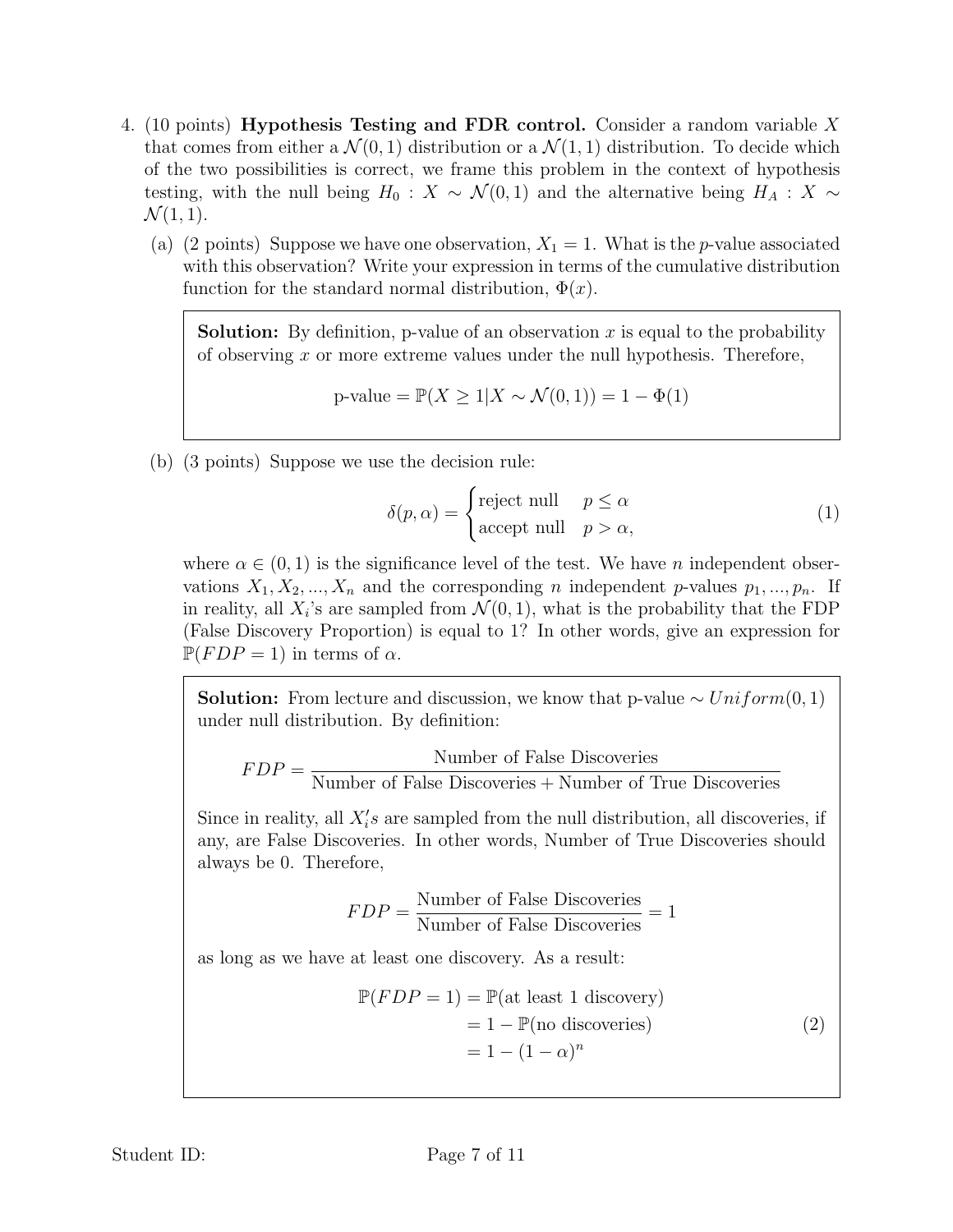(c)  $(2 \text{ points})$  If we observe five sorted p-values, 0.005, 0.009, 0.012, 0.02, 0.03 and set the significance level to be  $\alpha = 0.05$ , (i) How many tests are rejected with the Bonferroni correction? (ii) How many tests are rejected with the Benjamin-Hochberg procedure?

### Solution:

- 1. Bonferroni correction: A discovery is made if p-value  $p < \frac{\alpha}{n}$ . In the problem,  $\frac{\alpha}{n} = \frac{0.05}{5} = 0.01$ . Since 0.005 and 0.009 are less than 0.01, 2 tests are rejected with Bonferroni correction.
- 2. Benjamin-Hochberg: We find the k such that  $k = \max_i \{P(i) \leq \frac{i}{n}\}$  $\frac{i}{n}\alpha\}$  where  $P_{(i)}$  is the i-th smallest p-value and reject all tests whose sorted index is less than or equal to k. In the problem, we have that  $k = 5$ . Therefore, 5 tests are rejected with the Benjamin-Hochberg procedure.
- (d) (3 points) Suppose we observe *n* independent random *p*-values,  $p_1, p_2, \ldots, p_n$ . At significance level  $\alpha$ , what is the probability that the Benjamini-Hochberg procedure makes at least one discovery? Write your final expression in terms of n and  $\alpha$ .

#### Solution:

 $\mathbb{P}(\text{at least one discovery}) = 1 - \mathbb{P}(\text{No Discovery})$ 

In order to have 0 discoveries with the Benjamini-Hochberg procedure, we must have that  $k = 0$  where  $k = \max_i \{P_{(i)} \leq \frac{i}{n}\}$  $\frac{i}{n}\alpha$ } where  $P_{(1)}$ ,  $P_{(2)}$ , ...,  $P_{(n)}$  is the sequence of sorted p-values in ascending order. Therefore, by symmetry, we have:

<span id="page-7-0"></span>
$$
\mathbb{P}(\text{No Discovery}) = \mathbb{P}(k = 0)
$$
\n
$$
= \sum_{\text{permutations}} \mathbb{P}(k = 0, p_1 \le p_2 \le \dots \le p_n)
$$
\n
$$
= \sum_{\text{permutations}} \mathbb{P}(k = 0 | p_1 \le p_2 \le \dots \le p_n) \mathbb{P}(p_1 \le p_2 \le \dots \le p_n)
$$
\n
$$
= n! \mathbb{P}(p_1 > \frac{\alpha \cdot 1}{n}, p_2 > \frac{\alpha \cdot 2}{n}, \dots, p_n > \frac{\alpha \cdot n}{n} | p_1 \le p_2 \le \dots \le p_n) \frac{1}{n!}
$$
\n
$$
= \mathbb{P}(p_1 > \frac{\alpha \cdot 1}{n}, p_2 > \frac{\alpha \cdot 2}{n}, \dots, p_n > \frac{\alpha \cdot n}{n} | p_1 \le p_2 \le \dots \le p_n)
$$
\n(3)

Finding the exact probability of the expression above requires order statistics which is beyond the scope of this class. This is a mistake on our part (we should've realized this while making the exam). As a result, we are grading this subpart generously. One common solution student have is

$$
\mathbb{P}(\text{at least one discovery}) = 1 - \mathbb{P}(\text{No Discovery}) = 1 - \prod_{i=1}^{n} \left(1 - \frac{\alpha \cdot i}{n}\right)
$$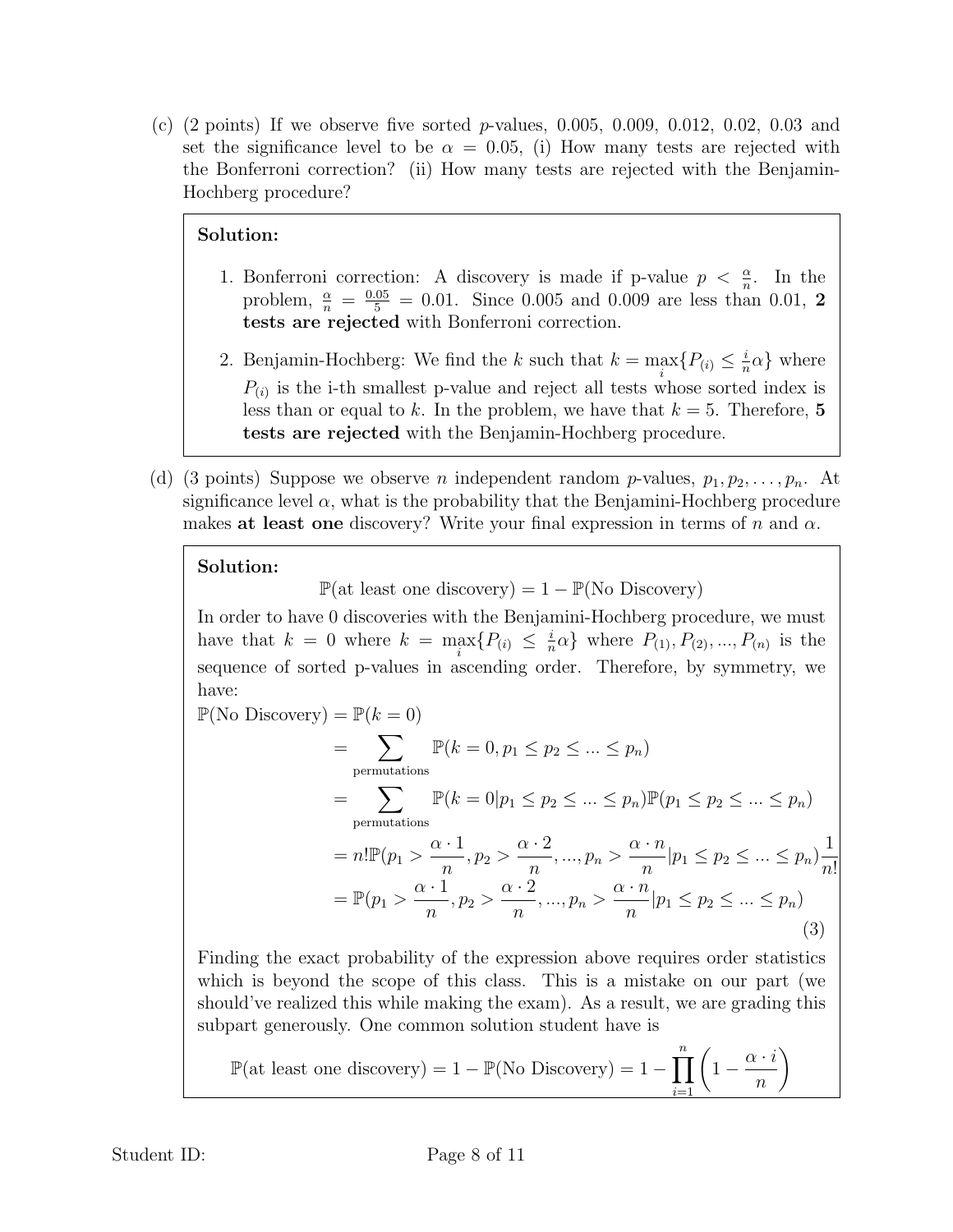This solution is correct if there is no condition in the final expression of [\(3\)](#page-7-0).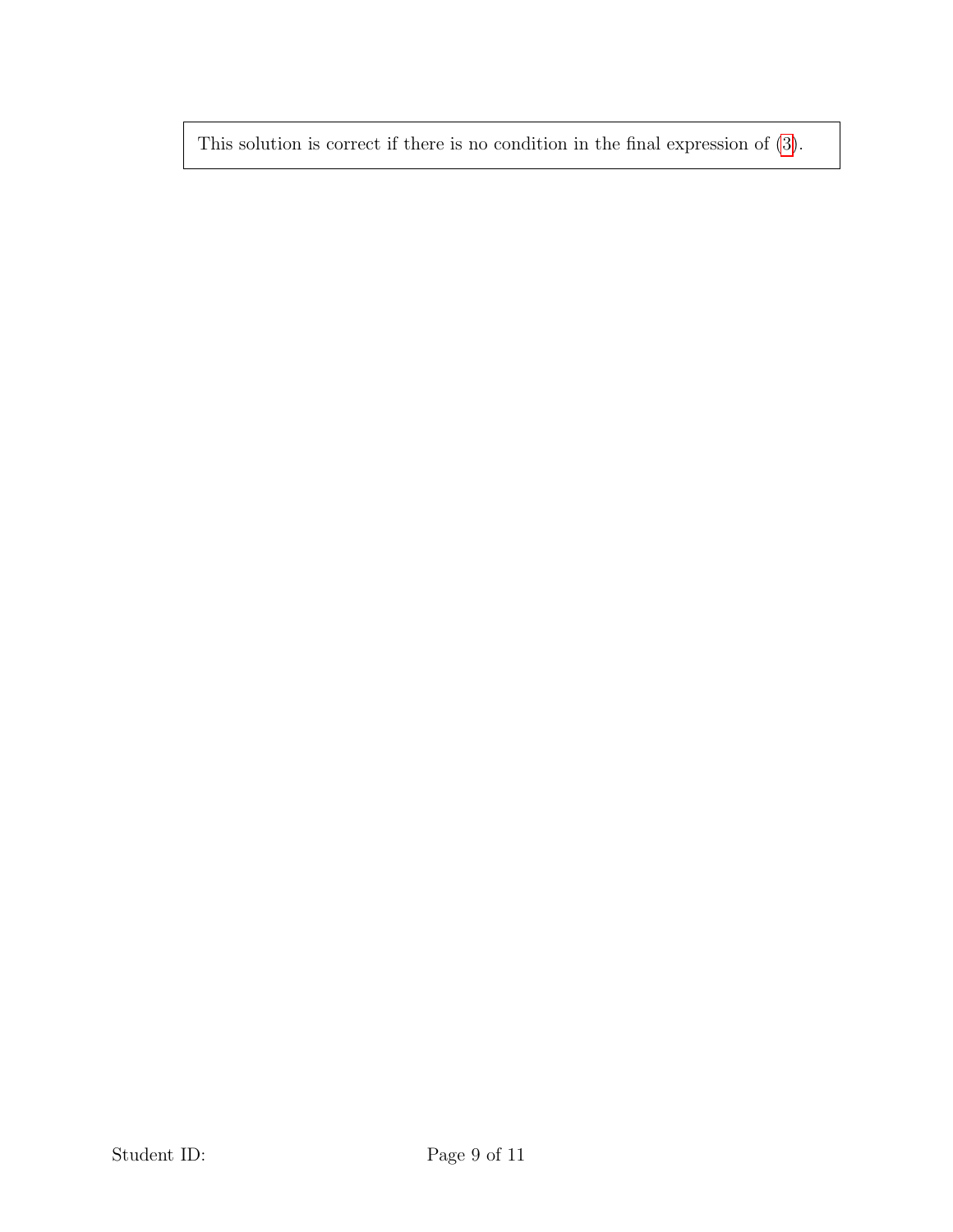5. (8 points) Rejection Sampling and Gibbs Sampling. We would like to sample from a two-dimensional distribution with joint probability density

$$
p(x,y) = \begin{cases} \frac{x+2y+1}{6} & x \in [0,2], y \in [0,1],\\ 0 & \text{otherwise.} \end{cases}
$$
 (4)

(a) (3 points) Assume we are going to sample from  $p(x, y)$  using Rejection Sampling, with the proposal distribution  $q(x, y)$  being uniform and supported on the range  $x \in [0, 2], y \in [0, 1]$ :

$$
q(x,y) = \begin{cases} \frac{1}{2} & x \in [0,2], y \in [0,1], \\ 0, & \text{otherwise.} \end{cases}
$$
 (5)

Find the constant c such that  $c \cdot p(x, y) \leq q(x, y)$  on the support.

- (b) (3 points) Describe the procedure of obtaining samples from  $p(x, y)$  via Rejection Sampling using the constant  $c$  that you obtained in part (a). √
- (c) (2 points) We would like to estimate the expectation  $\mathbb{E}\left[$  $X^2 + Y^7$ . Assume that we are given a subroutine that can sample directly from  $p(x|y)$  and  $p(y|x)$ . Fill in the blank (i), (ii) below to estimate  $\mathbb{E} \left[ \sqrt{X^2 + Y^7} \right]$  using Gibbs Sampling.

**Estimation of expectation:** Initialize  $X^{(0)}$  and  $Y^{(0)}$ .

For  $t = 1, \ldots, T$ , where T is some large stopping time:

- 1. Start with  $(X^{(t-1)}, Y^{(t-1)})$  from the previous iteration.
- 2. Sample  $X^{(t)}$  from the distribution  $\mathbb{P}(X|Y=Y^{(t-1)})$ .
- 3. (i) \_\_\_\_\_\_\_\_\_\_\_\_\_\_\_\_\_\_\_\_\_\_\_\_\_\_\_\_\_\_\_\_\_(Hint: Step for sampling  $Y^{(t)}$ )

End For.

Estimate the expectation of  $\sqrt{X^2 + Y^7}$  using the samples  $\{(X^{(i)}, Y^i)\}_{i=1}^n$  as:

(ii)

**Solution:** (a) We want that for any  $x \in [0, 2], y \in [0, 1]$ ,

$$
c \le \frac{q(x,y)}{p(x,y)} = \frac{3}{x+2y+1}.\tag{6}
$$

The right hand side is minimized when  $x = 2, y = 1$ , thus we have

$$
\leq \frac{3}{5}.\tag{7}
$$

Thus any positive constant that is smaller or equal to 3/5 satisfies the requirement. (b)

 $\overline{c}$ 

For  $t = 1, \ldots, T$  for some large stopping time T: